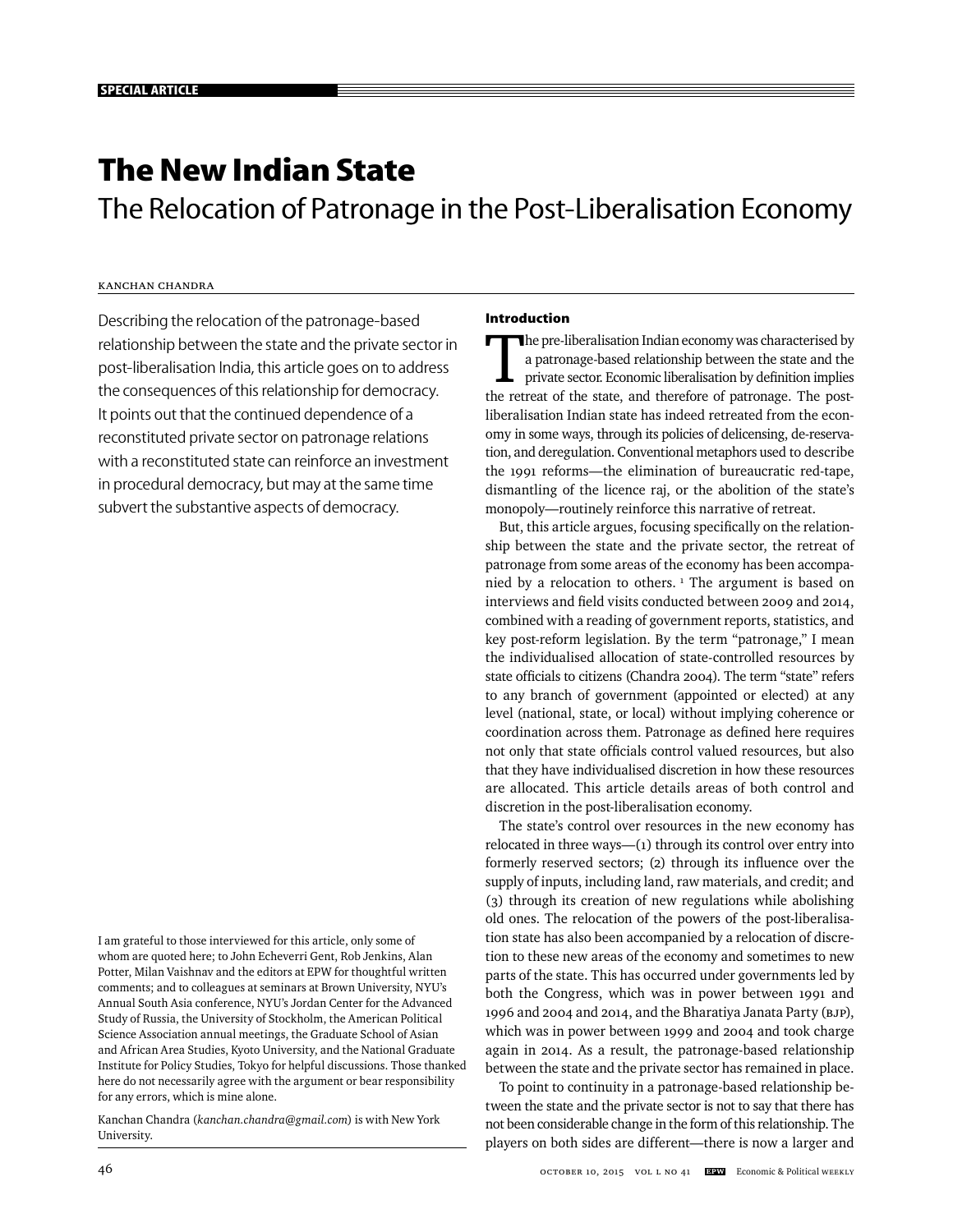more diverse state, and a larger and more diverse private sector, each with a changed social composition (Chatterjee 2008; Damodaran 2008; Varshney 2013; Tripathi and Jumani 2007). There are new industries, new rules, new networks, and new, considerably higher, stakes. There are new norms of interaction politicians and bureaucrats now see themselves as facilitators rather than as overseers of business, and see entrepreneurs as partners in the task of economic development rather than as profiteers who pose an obstacle to it (Kohli 2012; Sinha 2010; Nilekani 2008). There has also been a downward "diffusion" of power and discretion from the central to the state and local governments (Gupta and Sivaramakrishnan 2011; Sinha 2011; Sud 2014, 2009). But despite the reconstitution of both the state and private sector, a patronage-based relationship between the two has persisted.

The argument buttresses the now large body of work on business–state relations in post-liberalisation India by uncovering its structural underpinning. A number of scholars have pointed to the emergence of a close relationship between the state and business in the period following liberalisation (Patnaik 2014; Kohli 2012; Sinha 2010; Chatterjee 2008). But assessments of this relationship must be grounded in an assessment of the structural opportunities for patronage. If the state has cut back on its role in the economy, then where precisely are the points of contact between business and the state that enable or reward such closeness? In a book aptly titled *The Myth of the Shrinking State* (2009), Nayar suggests that aggregate patterns of expenditure have not been cut in the wake of liberalisation. But I am concerned here with the opportunities for patronage—the discretionary allocation of a licence, or a grant of land, or a favourable interpretation of a regulation—which may well not show up in patterns of expenditure or other aggregate measures.

It may be also helpful in relating the argument to work on state–business relations in India and elsewhere, to distinguish the concept of patronage as used here from others to which it is sometimes loosely related, such as "pork barrel politics" or "corporatism." These other terms describe the allocation of state resources to regions or groups or organisations collectively. While the influence of business organisations has increased in post-liberalisation India (Sinha 2011; Mehta and Mitra 2009), this does not replace, and may even be supported by, personal relationships. Indeed, as one example cited in this article suggests, a regulatory ambiguity that affected an entire class of companies was resolved through individualised interventions. Further, although there is some overlap between the two concepts, patronage is not synonymous with corruption. Corruption is usually defined as the illegal use of public resources for private gains (Manion 1996). But the patronage transactions described here usually take place within the letter of the law. They exploit and expand the discretion available within the law, rather than breaking it outright (see Sud 2009 on the "blurring" and "skirting" of legal boundaries). And while they certainly provide ample opportunities for rent-seeking on both sides, state officials may also be motivated by business-friendly notions of "development," and business owners may also cultivate relationships with state officials as a necessary evil to get work done in an ambiguous environment.

These personalised relationships between the state and the private sector in post-liberalisation India are neither universal nor unique. The state plays an important role in many economies, including those undergoing industrial or market-oriented transitions (Gerschenkron 1962; Evans 1995). But there is probably variation across countries in the degree to which state–business relationships are personalised—and the form such personalisation takes where it occurs. Consider Russia and China, which are perhaps the only two countries that have undergone an economic transition of a scale comparable to India's in the same period. Russia's transition has shaped by rapid "nomenklatura" privatisation in a relatively centralised presidential system (Frye 2010; Brown et al 2009; Remington 2008). In India, patronage comes from the relocation of the state's discretion to new areas of the economy rather than the sale of state assets, and it is dispersed across levels and branches of government. The entrepreneurs of the post-liberalisation economy also represent new social groups rather than being a reinvention of a bureaucratic elite. In China, the considerably greater importance of local governments, and of state ownership of productive assets at the outset, including land, distinguish it from India (Hillman 2014; Paik and Baum 2014). A systematic comparison with other countries, however, requires a first-cut synoptic conceptualisation of the nature and effects of patronage in post-liberalisation India. That is the purpose of this article.

The relocation of patronage in India's post-liberalisation economy raises obvious questions about its relationship with a wide range of outcomes and processes, including economic growth, welfare, equity and democratic politics. My concern in describing it here is the last one. A large body of work suggests, using diverse logics, that some form of patronage in the pre-liberalisation economy had a close relationship with pre-liberalisation democracy (Bardhan 1984; Rudolph and Rudolph 1987; Chhibber 2001; Chandra 2004). Given this, the relocation of patronage in the post-liberalisation economy should surely have implications for the character of post-liberalisation democracy. I address these implications at the end of this article, suggesting that they include a deepening of the roots of procedural democracy in India, by which I mean simply a political system whose leadership is chosen through direct elections with unrestricted suffrage, while potentially undermining aspects of substantive democracy.

Section 1 describes the transformation of the private sector following the liberalising reforms of 1991. Section 2 describes in general terms the relocation of the state's powers and discretion, and therefore patronage, in the post-liberalisation economy. Subsequent sections provide the details of this relocation. Section 3 details the role of the state in controlling entry to the spaces it has just vacated; Section 4 details its role as a supplier of inputs; and Section 5 details its role in creating and interpreting new regulations. Section 6 addresses the consequences of this relocation for democracy.

# **1 The Post-1991 Expansion of India's Private Sector**

Figure 1 (p 48), which reports the number of registered private sector companies in India between 1957 and 2014, documents the expansion of India's private sector in the post-1991 economy.<sup>2</sup>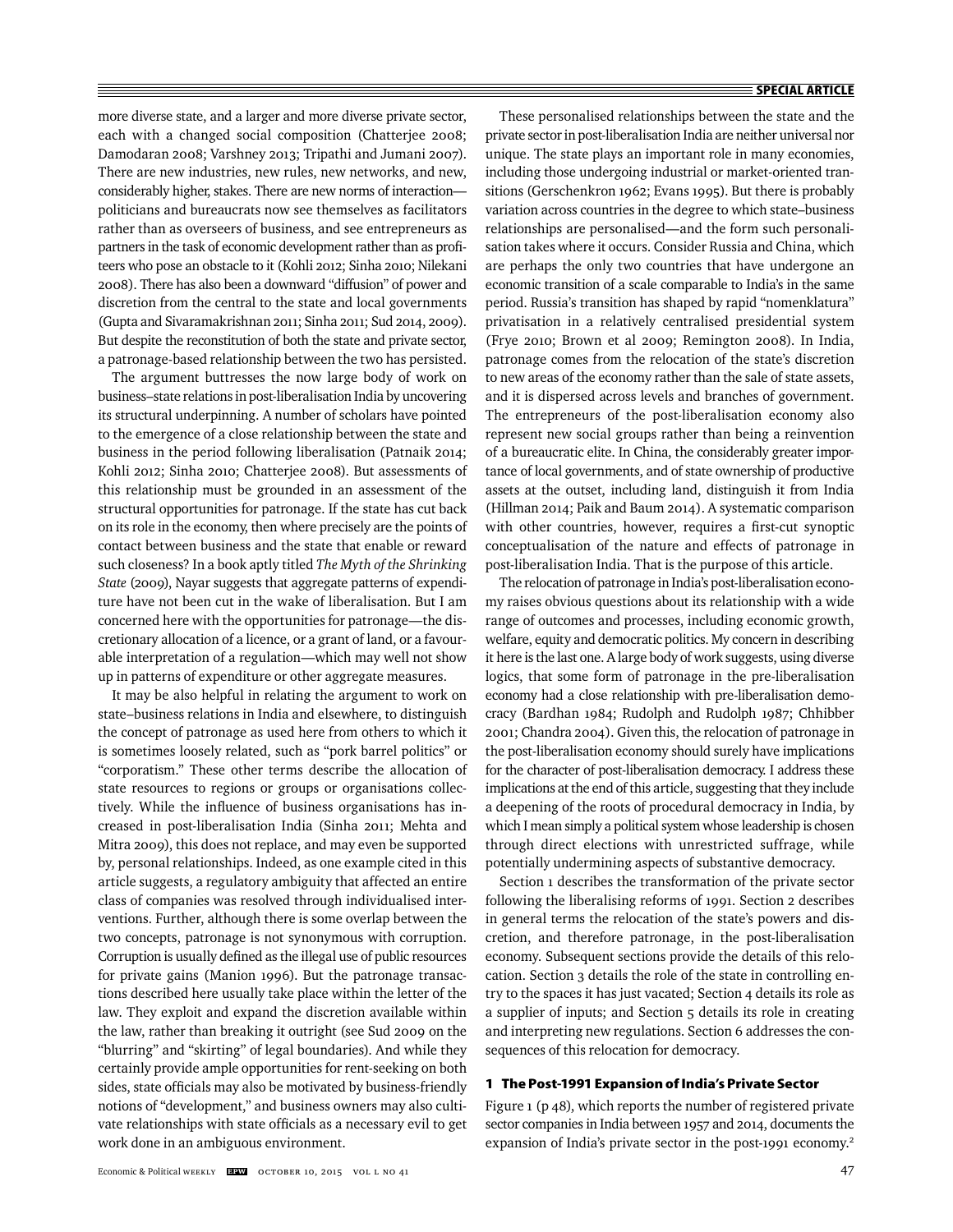## **Figure 1: Growth of Private Sector Companies in India, 1957–2014**



As we see, the Indian private sector grew sluggishly from the 1950s to the 1980s. The rate of increase rose in the 1980s, but shot up after 1991. In 1991, there were just over 2,00,000 private sector companies in India. By 2014, there were almost five times that number.

The expansion in numbers has also been accompanied by a change in the caste and occupational background of private sector entrepreneurs, as first-generation entrepreneurs from trading and artisan castes and from families with agricultural or bureaucratic backgrounds began to share space with the mercantile castes with business backgrounds which had formerly dominated the private sector (Damodaran 2008; Varshney 2013; Tripathi and Jumani 2007).

This change in the size and composition of the private sector is at least in part a consequence of two forms of retreat by the Indian state—the progressive de-reservation of industries in the "commanding heights" of the economy once reserved for the public sector; and the delicensing of private sector activity in the residual space remaining. De-reservation spurred an expansion among the business class by opening up new terrain to the private sector. Delicensing spurred private sector activity by removing barriers to entry in areas where the private sector had been previously permitted to function.

# **2 Relocation of State Power and Discretion in the New Economy**

The retreat of the state in the two areas described above is undeniable. But the narrative of retreat provides only a partial view of the relationship between the state and the private sector following the 1991 reforms. A more complete picture would show that the state has also advanced in three ways. First, at the same time that it abolished licensing in old areas in which the private sector had historically been active, the state has created a new system of licences, leases, concessions, permits and contracts that regulate the entry of the private sector to the newly de-reserved areas. It continues, thus, to function as a gatekeeper in the new economy, though the gates it is now guarding are different. Second, it has taken on a new role as a supplier of inputs to the private sector, including land, raw materials, and credit. Third, at the same time that it eliminated

many of the old regulations that governed the old private sector, the state has created new regulations to govern the new one.

The relocation of state powers has been accompanied by the relocation also of discretion. State officials exercise considerable discretion in all three areas—gatekeeping, supply of inputs and regulation—although the nature of the discretion can vary with the nature of office. This discretion comes from many sources—from the ambiguities and loopholes contained in the substance of legislation; from the complexity of the law itself; from information asymmetries; from illiteracy or a lack of awareness of laws; from weak institutions of oversight and accountability; from the multiplicity of departments and levels of government that sometimes have jurisdiction on a single matter (thus amplifying complexity and information asymmetries, and reducing oversight); and from competition between equally qualified contenders for scarce resources. All these factors, taken together, give bureaucrats and ministers latitude in the interpretation or implementation of the law or both.

Further, the discretion contained in some initial loophole can often be amplified through the process of implementation. When government officials use the initial discretion at their disposal to make a "provisional" decision, for example, they place recipients in a precarious position, which requires subsequent discretion to maintain (see, for instance, Tarlo 2000: 88). The example of an entrepreneur being awarded a licence on a "provisional" basis discussed in Section 5 suggests that ambiguities in the new regulatory environment can create such situations.

Paradoxically, legislative efforts intended to remove discretion can sometimes reintroduce it in new ways. This is one of the central arguments of this article, illustrated both through an analysis of the legislation affecting land acquisition in Section 4, and of the new regulatory environment in Section 5. The creation of large new areas of discretion in the new economy, and the potential for amplification of discretion in the process of implementation, suggests that patronage is not a "transitional" phenomenon, likely to disappear as the residue of the old economy fades and the state and business become more familiar with new rules. It is a product of the new laws and practices, governing the new economy, which is likely to persist.

So far, I have used the term "state" as a placeholder. But the state is a plural entity that has become even more so during the decades of liberalisation. New ministries, and more ministries, now preside over the economy than before. Control over regulations and resources valued by the private sector is distributed across levels of government, with state and local governments acquiring an increasing role. With the advent of coalition governments, and the divergence in ruling parties between the centre and the state, the number of parties that have some influence in government has increased at all levels of government. Within these governments, the power of the bureaucracy has increased along with the power of politicians. And as parties, politicians, and the bureaucracy have become more socially diverse, the social groups with the power to influence the role of the state in the private sector have also changed.

The increasing pluralism of the state has transformed the relatively centralised system of patronage in the pre-liberalisation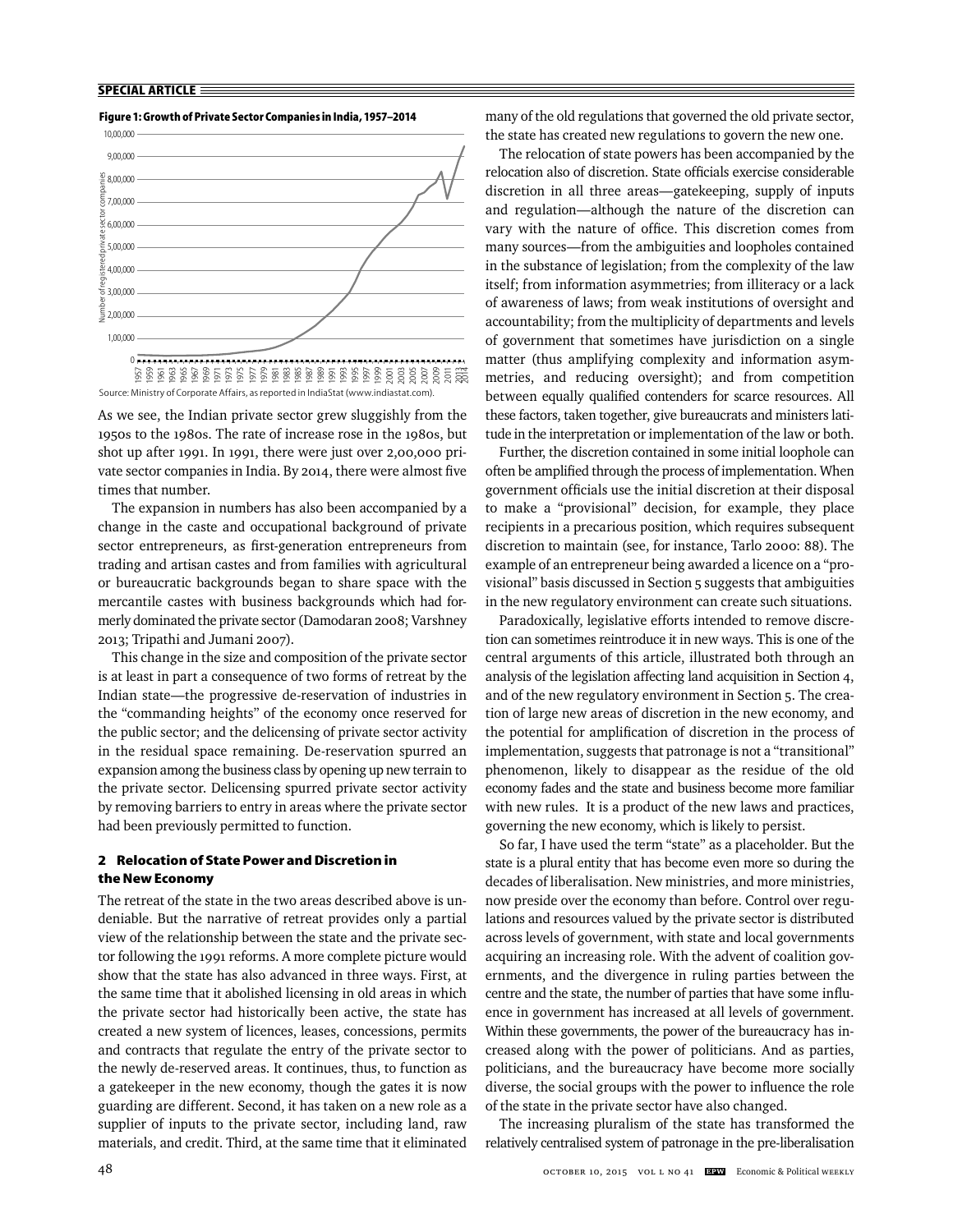economy into a diffuse one, in which many officials at many levels have some power but no one official at one level has all of it. In pre-liberalisation India, especially when Congress rule was the norm, patronage was disbursed from the top. Brass recounts, for instance, how setting up a factory in Gonda District required its Member of Parliament (MP) to petition Indira Gandhi repeatedly until she eventually "awarded" him the factory (1984: 98.). Similarly, Kochanek describes a system of patronage in pre-liberalisation times in which "each major business house established the equivalent of an industrial embassy in New Delhi" (1996: 157). In the post-liberalisation economy, discretionary power has been dispersed across all levels and branches of government. While there has undoubtedly been an increase in the role played by state governments, the central and local governments remain important players too. Private sector entrepreneurs seeking favours from the state, therefore, are often required to cultivate relationships with officials in multiple departments across many levels and employ a dispersed system of "ambassadors."

Consider the example of a power plant that I studied between 2009 and 2013. This plant was not subject to the old forms of control by the state. No one party or person had the authority to "award" the factory to the district as Gandhi did in the case of Gonda District. But the ability to start the enterprise, obtain inputs, comply with regulations, and market the output depended in new ways on the cultivation of relationships with the state at multiple levels and branches of government, controlled by multiple parties.

The group that owned the plant did not need a licence to enter the electricity sector since the Electricity Act of 2003 eliminated the need for it. But it needed land, access to coal, water, and technology, environmental and other regulatory clearances, licences to transmit and distribute electricity, access to a grid for transmission, roads for supplies to be transported, and security. The plant acquired most of the land through private negotiations, but needed the cooperation of the local administration to process the hundreds of documents related to these transactions. To facilitate this, the company hired a local journalist, who was also as an advocate, as their "consultant." Quite apart from legal knowledge, he had a relationship with the local administration, which was of obvious value to the company. Indeed, as both my fieldwork and other studies have suggested, it has become common for companies to hire those with connections to the state—in particular, retired bureaucrats to facilitate access to it (Saxena 2012: 33; Sud 2014: 49).

The plant also needed the central government's approval for the forestland that made up a portion of its overall area. It obtained access to coal through a captive coal mine allocated to it by Coal India, close enough to transport the coal to it by a conveyor belt. It obtained water by signing an agreement with the Central Water Commission to access a river close by, transported to the plant via a pipeline. It obtained technology by signing a contract with a public sector corporation; major clearances by applying to the central Ministry of Environment, the state government's Pollution Control Board, and the Airports Authority of India; and licences to distribute and transmit electricity from the central power ministry. It signed a contract with a public sector corporation for access to government-constructed and owned transmission

lines, and signed a contract with the government, according to which it had to give the government 25% of the electricity while retaining the right to distribute the remaining 75% as it pleased. The tariff was decided through an agreement with the government. Law and order was a particular concern. The company handled some of its security by hiring private security guards, and relied on coordination with the local administration for the rest.

One might be tempted to conclude from this example that only large companies in some sectors such as electricity are dependent on the state. Those parts of the economy that news reports routinely identify as being most subject to political discretion include infrastructure, mining and real estate. However, I will try to show that the relocation of discretion affects the post-liberalisation economy as a whole, although there are probably differences in the degree and form of patronage across sectors. The role of the state as gatekeeper is more evident in some sectors such as electricity, gas, water, transport, storage and communications than in others (such as manufacturing or software). However, its role as a supplier of inputs—in particular land—and regulator gives it discretionary influence over the economy more broadly. Sud (2009), for example, has described in minute detail the large role the state played in providing land and regulatory clearances for a cement manufacturing company. Levien (2012b: 396) details the role of the state and the special economic zone (SEZ) policy in acquiring land for information technology (IT) and IT service-related companies, noting that two-thirds of India's SEZs are in the IT sector (see also Jenkins et al 2014). Its discretionary role in the interpretation of regulations also applies across a range of sectors. Section 5, for example, describes the role of discretion in obtaining a licence and regulatory clarity for a media company that was less affected by the role of the state as a supplier of land.

# **Widespread Political Discretion**

Since the precise conjunction of the roles the state plays (gatekeeper, supplier of inputs, and regulator) varies by sector, the form of political discretion is also likely to vary by sector. And, because region is correlated with sector (companies related to the generation of electricity, for instance, are especially concentrated in coal-rich areas, while large-scale hydro-electric projects are concentrated especially in the North East), and the nature of the state can also vary across regions, there is also likely to be variation in the form of discretion across regions. In this article, however, I try simply to show that political discretion is widespread in the post-liberalisation economy, notwithstanding the likely variation across sector and region.

The wide role of discretion in the new economy pushes private sector entrepreneurs to cultivate relationships with state officials. Many of these networks are new, shaped by the changing social background of both the private sector and the state. As one respondent, himself a bureaucrat, put it,

The old Oxbridge power elite is now irrelevant. Business has expanded to include hitherto excluded classes. These new classes are the drivers [of the new economy], not the Oxbridge crowd. They do not crave erstwhile contacts. They need new, localised contacts. The bureaucracy has changed too from 1989 onwards, post-OBC reservation. There are more people now with mofussil backgrounds. These new bureaucrats are more powerful now than old ones (interview, New Delhi, April 2009).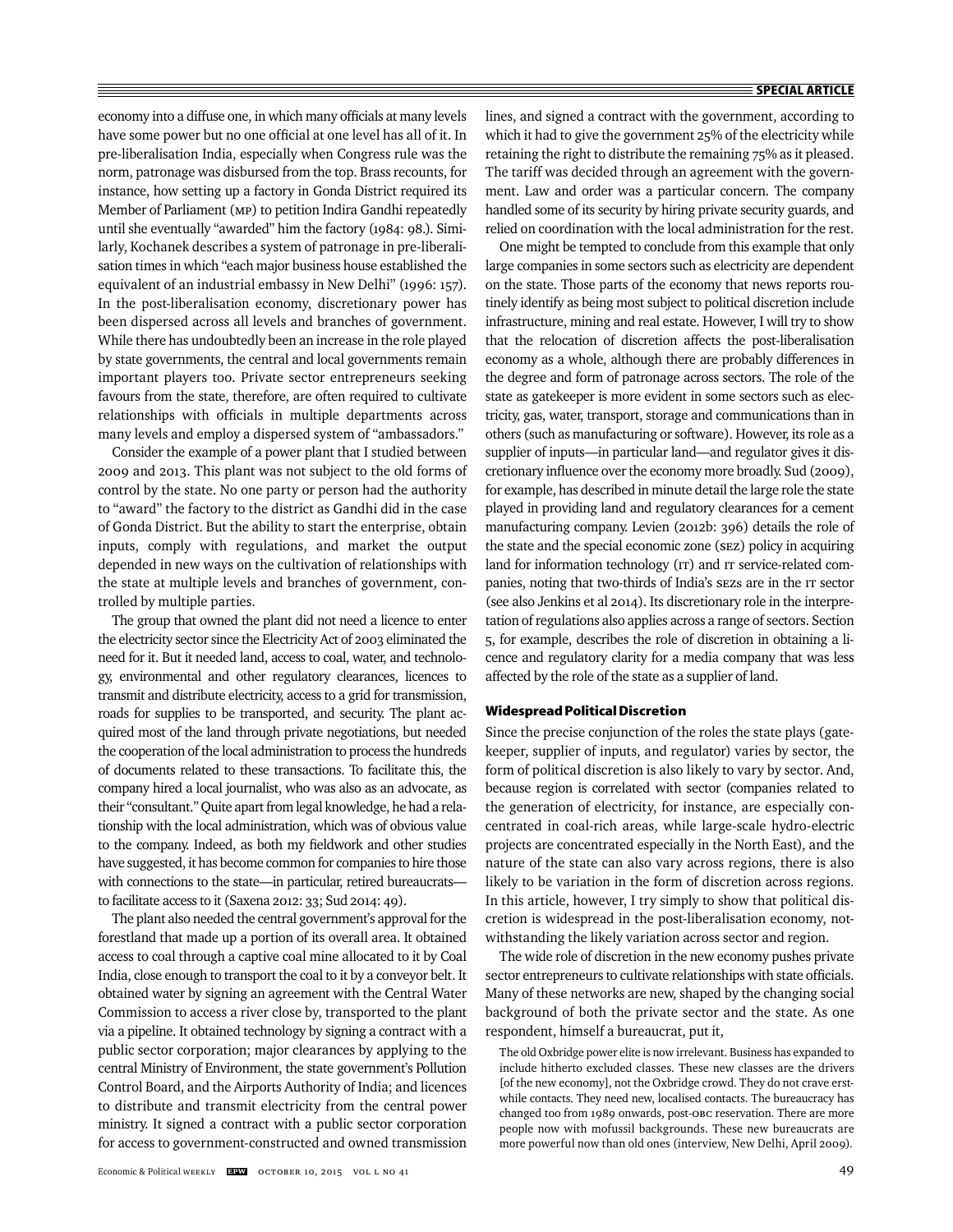A first-generation entrepreneur concurred with this view. "The economic reforms," in his words, "have not changed the need for an interface with the state. But they have removed the class barrier." He was from a middle-class background and did not have the intergenerational ties with powerful politicians that he argued were necessary to build networks in the preliberalisation economy. So he began by leveraging ethnic ties with bureaucrats whose class background he shared, and eventually approaching politicians. In his words, "This is a game where you cannot compete with large business houses. The bureaucracy is much easier, the bureaucrat has his own playing fields" (interview, New Delhi, March 2009).

Such relationships appear to have diverse motivations on both sides, often at the same time. For state officials, the desire for personal enrichment is an obvious motivation. But another is to facilitate a reformulated understanding of "development." Before liberalisation, the term "development" usually meant large state-led infrastructure or public works projects. Private sector activity was not considered "developmental." In the postliberalisation economy, the term "development" has become a shorthand for a package of vaguely defined terms including "urbanisation," "industrialisation," and "infrastructure creation," in which it is assumed that the private sector will take the lead.

This notion, much as the previous one, is top-down in nature. Most citizens, and certainly rural citizens, are understood as being "affected" by this notion of development but play no role in defining it. A 2014 statement by the BJP government is typical of many such statements made by many governments since 1991—"The government will partner industry in economic d evelopment of the country" (*Economic Times* 2014). Ordinary citizens, and rural Indians, by implication, do not have the status of partners. They are more often referred to as victims or beneficiaries. Still, a framework for understanding patronage in the new economy would be incomplete if it did not acknowledge the role of such developmental ideologies in addition to rentseeking in the use of discretion by state officials.

For business, proximity to the state can often be used as a form of start-up capital. In a fairly typical pattern, for instance, one of India's richest entrepreneurs began as an export–import trader in the pre-liberalisation economy, but once liberalisation began, built his fortune in the newly de-reserved infrastructure structure by leveraging his contacts with the government into preferential access to land and government approvals (Yardley and Bajaj 2011). In other cases, as in the example cited in Section 5, or in a conversation with the director of a manufacturing company cited in Yadav (2011: 120), cultivating these relationships is a necessary evil to prevent obstructions to doing business.

# **3 Controlling Entry: Licences, Leases, Contracts and Concessions**

While the post-1991 reforms abolished industrial licensing as it had existed in sectors in which the private sector had been previously active, they simultaneously introduced new forms of licensing, or other forms of regulating entry, such as leases, concessions, and clearances, to the new areas just opened up for private sector participation.

The state is especially active in regulating entry to the newly opened infrastructure sectors. Before liberalisation, most of these sectors (electricity, telecommunications, railways and so on) were a government monopoly. In a handful of others (for example, road and sea transport), the private sector was permitted to share ownership and control as a junior partner to the government. Following liberalisation, almost all of these sectors were opened to private sector ownership.While private sector ownership has been permitted, however, the government continues to influence its entry by awarding contracts, concession agreements, or licences that permit entry.

Consider the example of power. Before economic liberalisation, the "generation and transmission of electricity" was a sector in which the state had a monopoly (Schedule A of the 1956 industrial policy). Since the private sector was not permitted to enter this sector, there was no question of industrial licensing. In 1991, with the new industrial policy, electricity was de-reserved and the government began to encourage private sector participation. But private sector players in any part of the sector generation, transmission and distribution—were required to obtain a licence until at least 2003. In 2003, a new Electricity Act abolished licensing requirements for the generation of thermal power. But it continues to require licences for private sector partners generating hydropower, as well as private sector players involved in either the distribution or transmission of electricity (Kale 2014; Electricity Act 2003).

Airports are a similar case. Following de-reservation, private sector players can enter this sector in one of four ways— (1) they can develop a government-owned airport; (2) they can build a new "greenfield" airport for the government; (3) they can develop a privately managed airport; or (4) they can build a new greenfield airport for a private owner. In the first two cases, they require a concessions agreement with the government. In the latter two, they require a licence from the government. In addition to these concessions and licence agreements, private sector players also need a host of clearances from multiple ministries, including the ministries of defence and home affairs and the department of revenue (Ministry of Civil Aviation 2011).

The procedures in other infrastructure sectors are comparable. Private sector players wanting to build port facilities, for instance, or roads must apply for a licence on a build–operate– transfer (BOT) basis, or seek other forms of concessions, and then obtain a succession of clearances from various ministries and multiple levels of government. Similarly, entry to the newly opened telecommunications sector is regulated by a system of licensing put into place by a succession of new telecom policies passed in 1994, 2008 and 2012. The government's discretion in the allocation of these licences resulted in one of the most notorious corruption scandals associated with an Indian government when the telecommunications minister from 2007 to 2009 resigned after being accused of allocating the licences on a preferential basis in return for bribes.

Consider, finally, the example of mining. Before economic liberalisation, the mining sector was dominated by the public sector, with a handful of large private sector players (for example, Hindalco, run by the Birlas, or Tata Steel, run by the Tatas).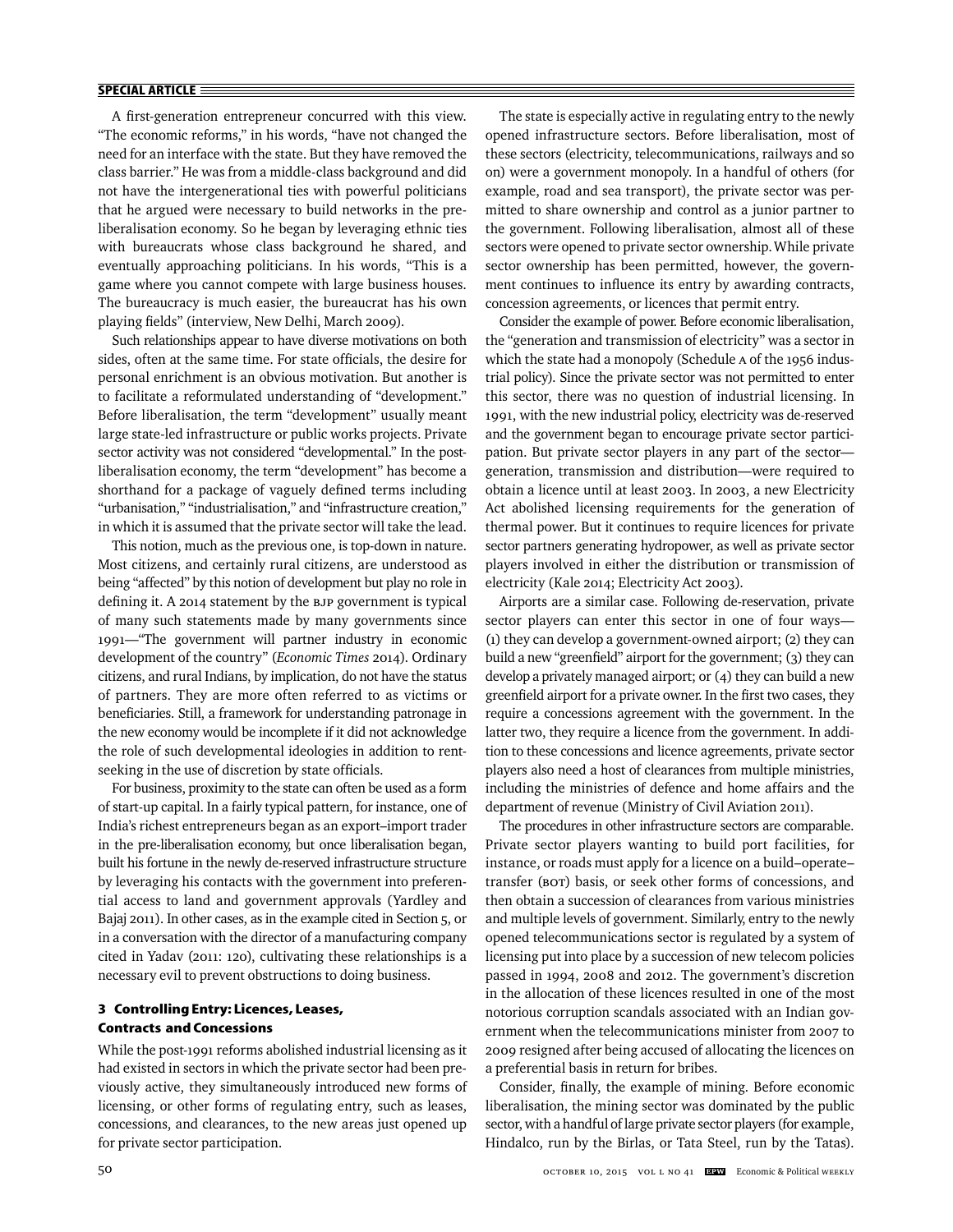Following liberalisation, the government made a concerted effort to invite the private sector into the mining sector for most minerals except coal in a new mineral policy drafted in 1993 and another put in place in 2008, as well as amendments made to earlier legislation (Ministry of Mines, *Annual Report 2006–07, 2010–11*).

But at least three types of licences regulate the entry of the private sector into mining—a reconnaissance permit, a prospecting licence, and a mining lease. The coal sector remains nationalised, with only government companies permitted entry. But the government can issue "subleases" permitting entry, grant contracts in transport, construction, and quarrying, and allocate captive coal mines to end-user companies (Ministry of Mines, *Annual Report 2006–07, 2010–11*). The extent of discretion the government exercised in allocation is evident in a judgment passed by the Supreme Court on 18 August 2014, nullifying all allocations made by the central government since 1993, on the grounds that the procedure for allocation was "whimsical," "non-transparent," and resulted in "unfair distribution of the national wealth in the hands of few private companies" (Anand 2014).

The state's discretion over entry affects not just a handful of large companies, but the private sector comprehensively. According to Allen et al (2007: 20), surveys of small and medium enterprises reveal that "over 80% of the firms surveyed needed a licence to start a business, and for about half of them obtaining it was a difficult process. Government officials were most often the problem, solved usually through payment of bribes or friends of government officials to negotiate. Clearly, networks and connections are of crucial importance in negotiating the government bureaucracy."

# **4 Inputs**

The range of inputs the private sector needs include coal, water, electricity, equipment, infrastructure and credit. The state plays a significant role in the supply of many of these. It still dominates the generation of electricity—the central government generates 27% of existing electricity, and state governments 37%, while the private sector generates 36% (Ministry of Power 2014)—as well as its transmission and distribution (Government of India 2009). Since public sector banks still dominate the banking sector despite the larger role that private sector banks have begun to play, proximity to the state can help entrepreneurs without a track record obtain credit. As one explained, influence with the state was critical to getting his first loan because at that time he had no credit history, no track record, and no property to serve as collateral. A senior bureaucrat intervened on his behalf—"He said (to the bank), I know these people, your money is safe with them" (interview, New Delhi, March 2009).

In this section, I focus mainly on the discretionary role of the state in the provision of land to the private sector. Taken together, somewhere between 69% and 86% of land in India is either agricultural or forested. If we employ a broad definition of agricultural land, assuming that this term means any land "available for cultivation," as much as 63% of the land in the country is agricultural in nature (*Agricultural Statistics 2014*: Table 13.1). According to the narrowest possible definition,

taking agricultural land to mean only land that is currently sown with crops and orchards, it would comprise 46% of the available land. In addition, almost a quarter (23%) consists of forestland. To be utilised for private sector activity, agricultural land must be acquired from its original owners and then converted to non-agricultural use (this requires a change in the official classification of land use called land "conversion"). Obtaining forestland requires permission from the state to divert it for non-forest purposes.

The state has assumed, through its powers of eminent domain, its role in land conversion, and its control over forestland, a large role in the supply of land to the private sector. This role did not originate with liberalisation. But liberalisation has been accompanied by a massive increase in the scale of land procurement for the private sector, as well as a change in the legislative frameworks governing land acquisition, which, while intended to limit the powers and discretion of the state (Ramesh and Khan 2015; Jenkins 2013), have often created new powers and new areas of discretion.

There are no precise estimates of the magnitude of the increase at a nationwide level—the government has not furnished official estimates of land acquisition in India as a whole, and non-official estimates do not cover all states or allow an estimation of trends across time (Rights and Resources 2014; Fernandes 2008; Chakravorty 2013). But information available on land acquisition in individual states describes a remarkably rapid increase across the board. Fernandes finds that "Orissa had used 40,000 ha for industries in the period 1951 to 1995, but planned to acquire 40,000 ha more in the succeeding decade. Andhra Pradesh has acquired in 1996–2000 half as much for industry as it did in the preceding 45 years" (2008: 95). Levien finds that in Rajasthan, the Rajasthan State Industrial Development and Investment Corporation (RIICO) "acquired twice the amount of land in the 1990s than it did in the previous decade, [and] that its acquisition of land spiked again during the boom years of 2005–2008" (2012a: 944–45). He found the same pattern in seven major states. In Gujarat, a study by Lobo and Kumar (2009) of land acquisition between 1947 and 2004 indicates that land acquisition was higher in the 1981–90 decade rather than in the following one. But this may mean that liberalisation-related acquisition began earlier in Gujarat than in other states.

The large discretionary role of the state in the process of land acquisition, conversion and diversion serves the interests of both politicians and the private sector. For politicians, and sometimes bureaucrats, it can carry large economic payoffs as well as serving developmental purposes. For the private sector, going through the government rather than negotiating directly with farmers can be advantageous, especially where large tracts of land are concerned. Acquiring land directly from farmers can often be time consuming and expensive. It requires striking hundreds of bargains with individual farmers, many of whom might hold out for a better price, and the verification of thousands of documents. Obtaining clear title to the land can be complicated. State intervention simplifies the process and is also cheaper.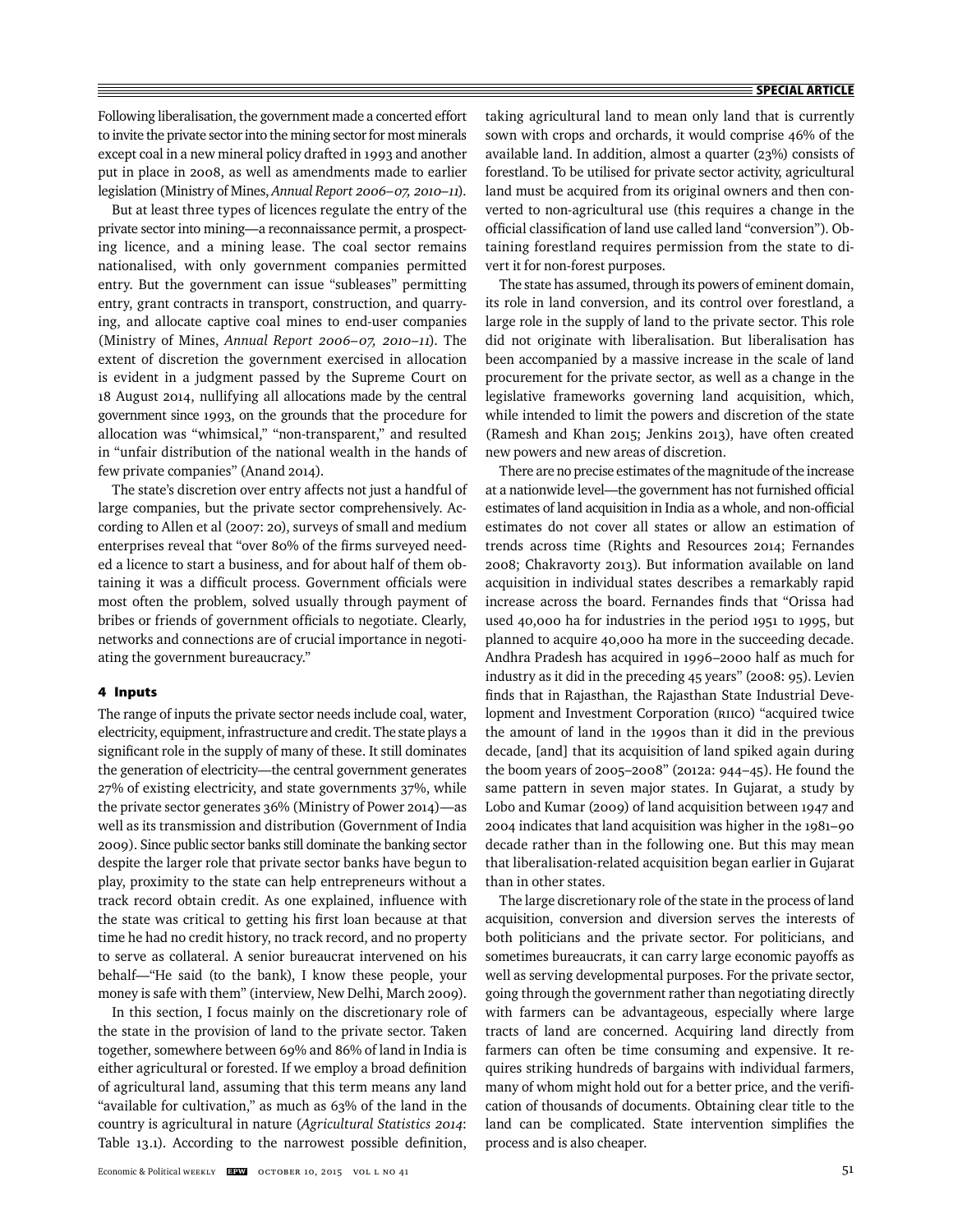As one respondent put it,

Suppose you want 100 acres of land for a polyester factory or a yarn factory or a textile mill. You approach the government. The government acquires the land at Rs 1.5 lakh an acre, allots it at Rs 10 lakh an acre, and you add Rs 5 lakh an acre as bribe. It is still cheaper than doing it yourself. If you try to buy it directly, the farmer and the middleman will know you want a lot more and will hold out, and this will drive the price up, make it more expensive than buying it from the government. And then there is the question of the use licences and so on (interview, New Delhi, April 2009; for similar testimonies, see Levien 2012a: 943).

On paper, there are in many cases open calls for proposals for land allocation, and streamlined procedures for the approval of such proposals. But, in practice, the process requires political networks. In one respondent's words, "There has to be a strong interface with government. Without interface with government—will not happen" (interview, New Delhi, April 2009). He had been allocated land by a state government. The opportunity came his way through an invitation from a senior bureaucrat with whom he had worked previously. Even when a company negotiates directly with owners for land, as the power company described in Section 3 did, it needs an interface with the state.

The remainder of this section describes the discretionary role of the state in land acquisition; the discretionary role of the state in land conversion; and the discretionary role of the state in the diversion of forestland.

# **4.1 Discretion in Land Acquisition**

The increase in the scale of land acquisition has taken place almost entirely within the ambit of the 1894 Land Acquisition Act, which remained in effect till 2013 and empowered the government to take over private land if it was needed "for a public purpose or for a company" after paying compensation to those who had an interest in the land. A great deal has already been written about the sweeping discretion that accompanied these powers, contained, among other areas, in the wide and vague definition of the "public purpose;" in the lack of provisions for public consultation or consent; in the room for judgment in determining who had an interest in the land; and in the "urgency" clause, which suspended even limited checks on government discretion in undefined circumstances. Rather than repeating that discussion, I will focus here on identifying the location of discretion in the 1894 act, and then on tracking its relocation in new, post-liberalisation legislation.

The 1894 act centralised discretion at the local level, in the office of the collector. Amendments introduced by the postcolonial government enhanced the power of the central and state governments by locating the authority to initiate land acquisition at these levels. But once they had initiated the process, the authority shifted to the collector's office, which was responsible for notifying the public, surveying and measuring the land, determining the persons of interest, verifying their claims, hearing their objections, making an award, and determining who was eligible to receive it and who was not. The powers exercised in the collector's name were, in turn, dispersed among a number of revenue and survey officials lower in the administrative hierarchy.

Much of the discretion of local officials over land acquisition came from their role as keepers and interpreters of land records. These records contain information about the area, classification, and ownership of land essential to the process of land acquisition. They record land use (for instance, whether the land is forest or agricultural), the nature of ownership (for instance, whether the land is private, common, or government land), the identity of owners (for instance, whether owner belongs to the Scheduled Tribes [ST]), the area of the land, and so on. This information influences whether land can be acquired, and by what process. But the survey and settlement procedures according to which the initial land records were created are out of date in several states (Government of India 2009: 74). The maps and documents based on these outdated surveys are also old and poorly maintained (Ministry of Rural Development 2009: 5.10.1). The more the missing or out-of-date data, the more latitude local revenue officials have in reading and interpreting these records.

In 1996, the Panchayats (Extension to Scheduled Areas) Act (PESA) introduced a clause requiring the government to "consult" with *gram sabhas* (village assemblies) or panchayats (village councils) "at the appropriate level" before acquiring land in "Scheduled Areas." The Scheduled Areas comprise large tracts of land in eight states across central India. Restrictions on the discretion of the government on land acquisition in Scheduled Areas, therefore, could have had a substantial effect on land acquisition overall. But the act did not define what counted as "consultation" and did not require the views ascertained through such consultation to be binding on the government. Consequently, it did not limit this discretion even in principle. In practice, field studies have found that villages in the PESA areas are often poorly informed about plans to acquire land and consultations do not limit discretion (Lahiri-Dutt et al 2012: 41). My own fieldwork confirmed this. When asked about the nature of consultations held by the government in the course of acquiring land in a PESA area in 2005–06, one respondent said, "The government did hold gram sabhas, and people spoke against it, but the government wrote a report simply saying that they held gram sabhas, and did not report what people actually said" (interview, Andhra Pradesh, May 2014)

In 2013, the Congress-led government replaced the 1894 act with the Right to Fair Compensation and Transparency in Land Acquisition, Rehabilitation and Resettlement (LARR) Act. The act reduced the discretion of the state compared to the 1894 act in several ways, including by offering a clearer definition of "public purpose," by requiring the consent of affected families before land could be acquired for the private sector except in cases of "urgency," by providing a clear definition of "affected" families and of urgency, and by requiring that the government conduct a social impact assessment (SIA) before land is acquired, with strict stipulations on the time frame and requirements for consultation with representative bodies. In Scheduled Areas, the LARR went beyond the PESA by stipulating that land should not be acquired except as a "demonstrable last resort," and with the prior consent of (not just consultation with) gram sabhas, panchayats, or autonomous district councils, even in cases of urgency.

But the 2013 act did not reduce the role of state in acquiring land for the private sector. Quite the opposite—it institutionalised and legitimised it. Further, the definition of public purpose in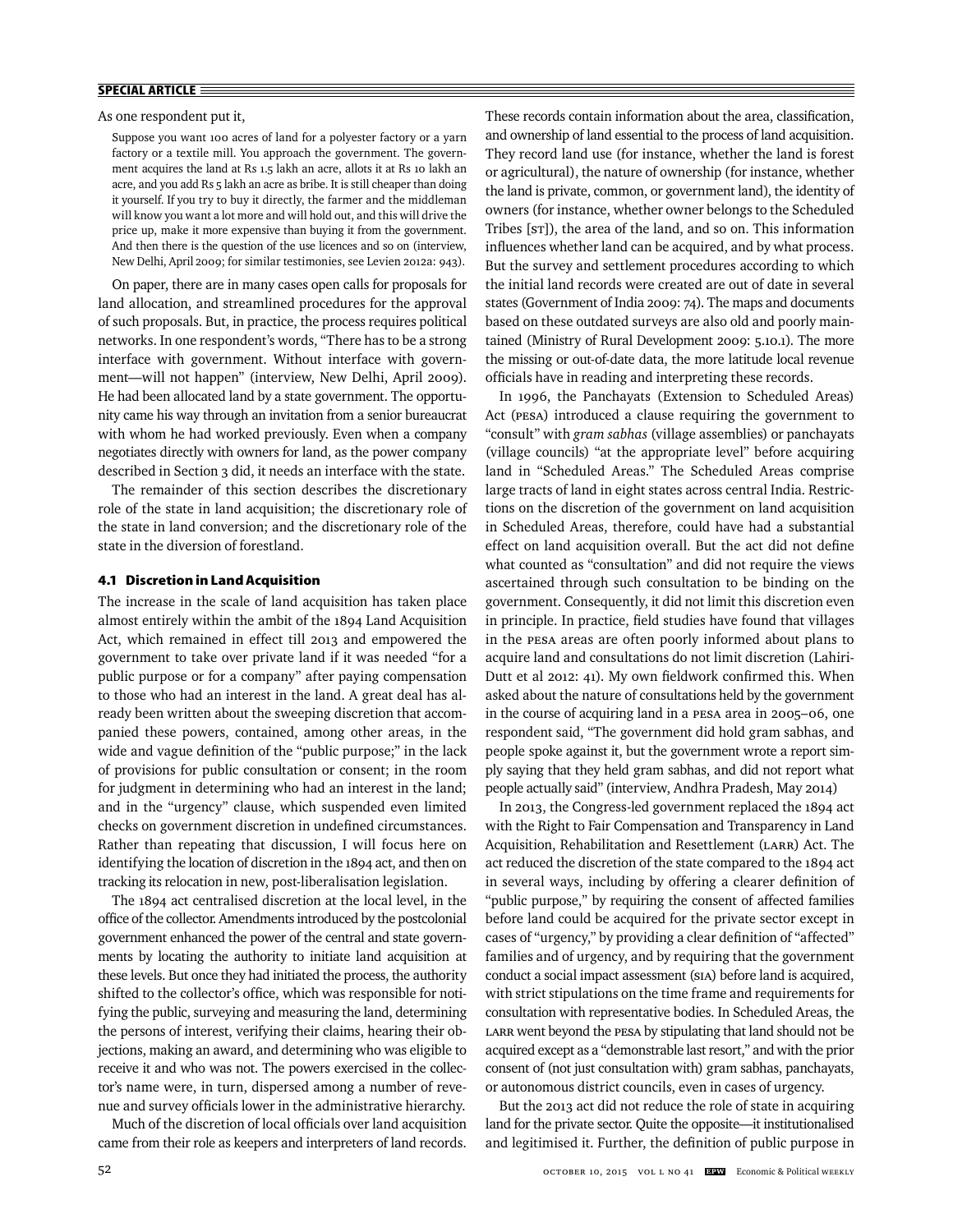the 2013 act, and therefore the discretion it affords the government, continued to be remarkably broad. It permitted acquisition for almost any purpose unless it was explicitly excluded, including defence, infrastructure, agro-processing, industrial corridors, mining, manufacturing zones, sports, healthcare, tourism, housing, rural and urban planning, and so on. The list of explicit exclusions was small. Three items—"private hospitals, educational institutions and hotels"—were explicitly excluded from the definition of infrastructure (although they may well be allowed in other ways).

The consent requirements also introduced new areas of discretion while closing off old ones. The LARR required the government to obtain the prior consent of at least 70% of affected families for the acquisition of land for public–private partnership (PPP) projects, and at least 80% of affected families when acquiring land for private companies. It defined "affected families" to include families whose land or property is to acquired, STs and other forest dwellers whose rights were recognised under the Forest Rights Act (2006), and families whose primary source of livelihood in the past three years was affected by the acquisition. But it did not specify the procedure through which consent should be obtained for private sector acquisition, leaving this to be "prescribed by the appropriate Government." Further, given the poor and outdated state of land records, and the lack of recognition of ownership rights in many cases, the local administration implementing the act retained discretion on whom to count as affected and therefore whom to ask for consent. In Scheduled Areas, similarly, the criteria for demonstrating "last resort" and the procedure by which consent is to be obtained were not defined, leaving the state and local administration with discretion there as well.

Other new processes introduced by the act introduced other new areas of discretion. The SIA, for example, is to be evaluated by an independent expert group, which can recommend against the acquisition if the impact is adverse or recommend the acquisition of a reduced portion to minimise the social impact. But the procedure laid out for choosing members of this expert group does not prevent government officials from stacking it with those potentially friendly to the acquisition. And its recommendation is non-binding. As long as the government records the rationale for its decision in writing, it is empowered to proceed with an acquisition regardless. In addition, the LARR established several new organisations and positions, while at the same time considerably expanding the powers of the local administration. This is likely to introduce new forms of discretion, which will become evident only after they have been in effect for some time.

At the time of writing, Parliament is considering amendments to the LARR Act introduced by the BJP-led government, which will reintroduce some of the discretion that the United Progressive Alliance (UPA) act had tried to remove. These proposed amendments have met with widespread opposition, including from within the Rashtriya Swayamsevak Sangh (RSS) "family" of organisations, and their fate currently appears uncertain. But while these amendments might increase the discretion available to the government in matters of land acquisition, a failure to pass them would not eliminate such discretion. The status quo 2013 act already affords ample discretion, and the need for the private sector to interface with the state remains in place whether or not these amendments are approved.

## **4.2 Land Conversion**

The two levels of government most closely involved in the land conversion process are the state and the local level. Most state governments have drafted laws laying out a process for such conversions. The local government is responsible for the implementation of the laws passed by the state government. Members of the state government and legislature, furthermore, can influence local-level implementation through their formal and informal relationships with the local bureaucracy.

At the local level, the process of conversion goes roughly as follows: The party interested in land conversion must submit an application to a local land revenue official. This official may be the district collector, or the subdivisional officer, or the tehsildar, or all of the above, depending on the size of the plot to be converted. The application requires multiple certifications of proof of ownership, including the registered title deed, a sketch of the plot, its measurements and layout, and revenue receipts demonstrating that no arrears are owed and so on. Preparing an application, therefore, usually requires the applicant to obtain documentation from several government departments at the local level, including the revenue department, or a separate land reforms or land-related office in some states (as in West Bengal), planning departments, and so on. In Karnataka, as late as 2005, for instance, clearances from 12 departments were required to obtain land-use conversion certificates (Times of India 2005). Given the poor state of land records in many states, this is no straightforward process.

Once a complete application is received, the competent local revenue official makes a decision, subject to the rules framed by the state government. This decision also requires coordination with and the consent of several government departments that must inspect the site and the documents to ensure that the application is in order. If permission is granted, the local official levies and collects the conversion fees, after which the entrepreneur is free to use the land for non-agricultural activity.

The letter of the law gives several of these local officials discretion over the process of land conversion. In Karnataka, for example, the deputy commissioner has the sole authority to approve, give a conditional approval, or refuse permission to convert agricultural land for non-agricultural purposes (Karnataka Land Revenue Act 1964: Article 95). Further, since the revenue records are often incomplete or in conflict, revenue officials at the local level can have significant power in assessing taxes and fees. For instance, "during test check of the conversion tax records of four district collectorates, five district development offices and five taluka development offices, the CAG (Comptroller and Auditor General) found that the officers either did not levy or levied tax at incorrect rate in 310 cases, incurring a loss of Rs 5.77 crore to the state exchequer" (*Indian Express* 2009).

The survey officer has some discretion, to the extent that it is his survey that provides the information on the basis of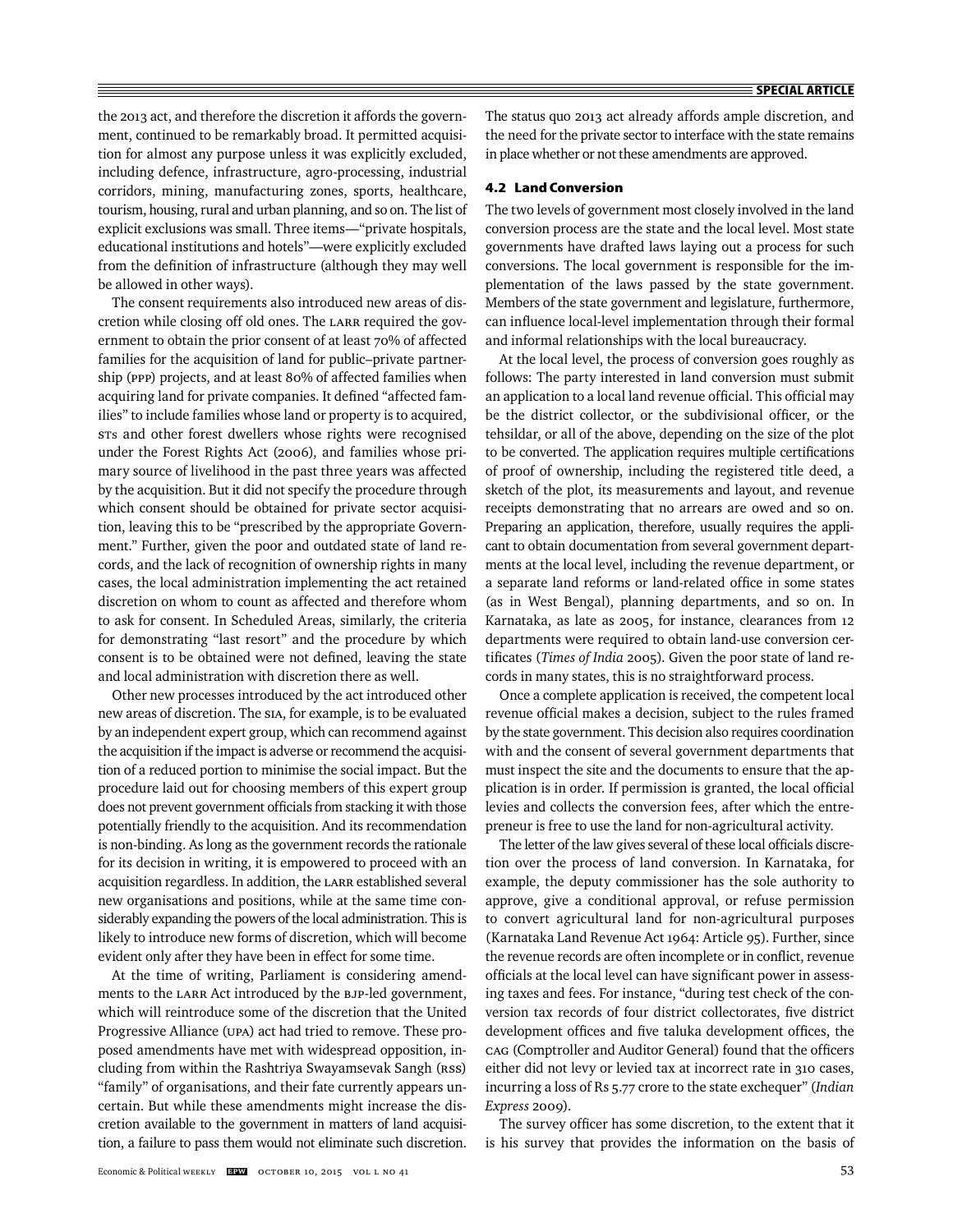which the deputy commissioner and tehsildar act, especially if updated measurements are missing. The village accountant or *patwari*, similarly, can also be influential in verifying or preventing the verification of land records on the basis of which decisions are made by upper-level officials. The multiple branches of government involved create further opportunities for discretion by creating information asymmetries, which favour the state and make it difficult to hold any one official accountable.

Indeed, local administration officials I interviewed in both Jharkhand and Uttar Pradesh (UP) report spending the bulk of their time settling disputes over land, including land conversion. The reason, one such official from UP explained to me, is as follows:

Agricultural land is not under the jurisdiction of the civil court. It is under the jurisdiction of the tehsil-level headquarters. Only *abadi* land (where houses are built) is in the jurisdiction of civil courts. What has happened since the reforms is that in the suburbs, agricultural land is being converted into abadi land. Now, we can measure only agricultural land. But what happens if a farmer owns an acre, divides it into 100 or 200-metre plots, sells this off, then there is a dispute between the farmer and a buyer. The sold plot is often abadi. Although it is registered as agricultural land, there is no agriculture in sight. The patwari cannot measure it as agricultural land. So there is unofficial arbitration without going into court. There is no effective mechanism for dispute settlement, there has to be a procedure. Right now, there is no legal solution. This is an area for corruption. Land disputes like this have about doubled since the reforms (interview, Uttar Pradesh, August 2009**).**

This official told me that he spent most of his working day sorting out questions of land. Although he does not have any formal role in land acquisition, his role in land conversion brings him into contact with business owners. While I was in his office, he received a call from the representative of a private sector entrepreneur over a land transaction. He was irate because he felt that he had not been treated with sufficient respect by the representative.

Friend, the way you behaved yesterday, you were acting in a very offhand way. A very cavalier way. I was very hurt. We should all stay within our limits. It does not look nice when we go outside them. (*Ham sabko apne pair chaddar ke andar rakhne chahiye. Agar pair chaddar se bahar nikal aye to accha nahin lagta.*)

When the response from the other end was not satisfactory, he issued a threat, "OK, shall I show you what I can do, I will get it sealed, and then you can keep getting the documents scrutinised." This official did not, at least according to the formal rules, have the sole power to deny an application. But he was certainly one of several with power to delay or obstruct the transaction. This is probably why the intermediary was in contact with him and maybe other local officials. Indeed, Sud has found that those who do not cultivate such relationships "from the local level upwards" are often not able to take possession of their land even after purchasing it (2014: 49).

## **4.3 Diversion of Forestland**

About 23% of the land area in India is currently classified as forestland. The legal framework providing for state control of forestland is laid out in the Indian Forest Act of 1927, the Forest Conservation Act of 1980, the Forest Rights Act of 2006, the amendments to these acts, the rules accompanying

them (issued in 1981 and 2003), and periodic guidelines issued by the government in addition to these.

This framework creates an active interface between the state and those in the private sector who seek permission to utilise forestland. This interface involves the state at three levels—central, state and local. Applications for the diversion of forestland are decided on by the central government, but routed through the state government. They require certifications and approvals from several state-level officials, including the chief secretary and the chief conservator of forests. Locallevel officials are important to this process, since both the application and the approval process require maps, measurements, and other information such as the legal status of the forest, and the identity and number of affected families and so on, which lies in their domain.

The rules give government officials considerable discretion in the decision about whether or not to approve proposals for the diversion of forestland. The central government, for instance, is not bound by any clear constraints in making its decision. It is required to seek the advice of a committee on proposals for land beyond a certain threshold (20 hectares, according to the 1981 rules, and 40 hectares, according to the 2003 rules). The central government is required only to "consider" the advice of the committee, but not to treat it as binding. The state and local governments, which act as a gatekeeper and facilitator on proposals for the diversion of forestland by providing the requisite assurances and certifications before an application can be forwarded, are also not bound by specific criteria in this procedure. One indication of the degree of discretion at the disposal of government officials is the volume of proposals that have been approved. Between 1981 and 2011, only 6% of proposals submitted were rejected (*Economic & Political Weekly* 2011).

In 2006, the Government of India passed the Forests Rights Act, which vested forest rights in "forest dwelling Scheduled Tribes and other traditional forest dwellers," individually and collectively. Those who dwelt in forest areas were given ownership rights, community rights, rights to obtain titles to the land on which they dwelt, rights over minor forest produce collected in these areas, and so on. The act also stipulated that "no member of a forest dwelling Scheduled Tribe or other traditional forest dweller shall be evicted or removed from forestland under his occupation till the recognition and verification procedure [of his or her rights] is complete." Further, the act empowered the gram sabha and village-level institutions to protect the wildlife, forest, biodiversity and adjoining areas and "ensure that the habitat of forest dwelling Scheduled Tribes and other traditional forest dwellers is preserved from any form of destructive practices affecting their cultural and natural heritage."

While this introduced a check on government discretion in the land acquisition process by introducing additional steps such as the recognition of rights and the gram sabha's consent, these steps themselves came with new areas of discretion. One reason for this is that although the act lays out general principles, many of the specific processes by which ownership and verification is to be carried out, or the consent of the forest dwellers obtained for the diversion of forestland, is left to the "rules"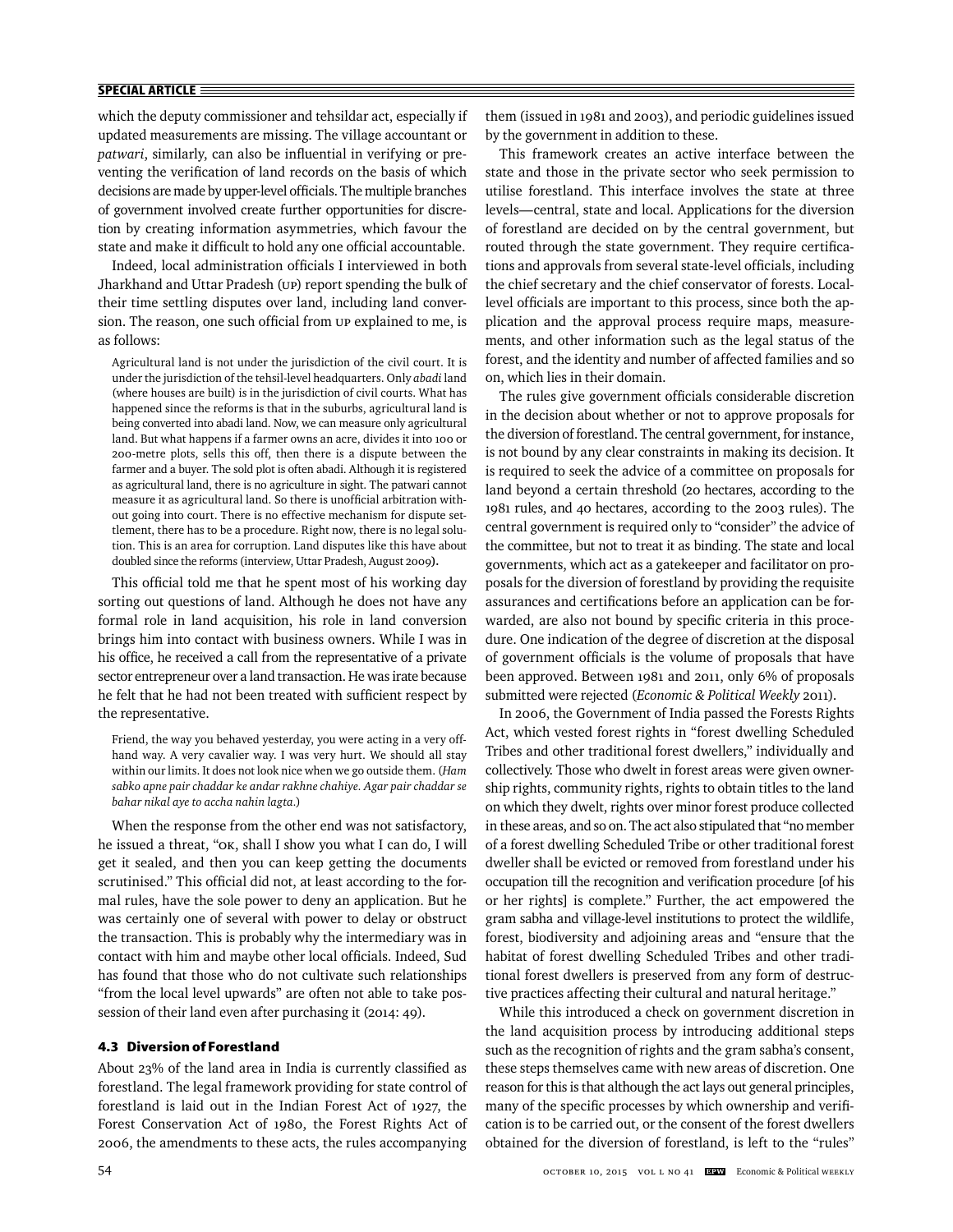framed at the discretion of the Ministry of Environment, Forest and Climate Change. The rules are also easier to change than legislation and have indeed been changed by both the Congress and the BJP governments to exempt diversion for certain purposes from consent requirements. They also leave a number of important matters open to the judgment of local officials (see, for example, Dogra 2013), and these areas of discretion are compounded as usual by the poor state of land and other documentary records.

For example, the act defines the term "other forest dweller" as "any member or community who has for at least three generations prior to the 13th day of December 2005 primarily resided in and who depend on the forest or forests for bona fide livelihood needs. Generation means a period comprising of 25 years." But, as one report describing the implementation of the act in Jharkhand between 2010 and 2013 noted, many families find it difficult to furnish evidence of dependence on forestlands across generations—"There has been a difficulty in giving evidence of three generations. Caste certificates are not available with approximately 30% of the Scheduled Tribe community in Jharkhand. Therefore, the claim forms cannot be filed as the caste certificate needs to be appended with the form" (Forest Governance Learning Group, no date). Caste certificates in any case are usually issued by the district administration. Ironically, therefore, this act created a new space for the discretion of the district administration in its role not just as keeper and interpreter of land records, but also as the issuing authority for the additional certifications required.

Indeed, a committee set up by the Ministry of Environment and the Ministry of Tribal Affairs to review the implementation of the FRA provided a dismal picture. The reasons it gave for faulty implementation often pointed to the significant discretion locallevel officials had over documentary records. In its words,

The biggest problem is with the many cases of faulty rejections. Rejections are being done without assigning reasons, or based on wrong interpretation of the OTFD (other traditional forest dwellers) definition and the 'dependence' clause, or simply for lack of evidence or 'absence of GPS survey' (lacunae which only require the claim to be referred back to the lower-level body), or because the land is wrongly considered as 'not forest land,' or because only forest offence receipts are considered as adequate evidence (Government of India 2010; see also Shanker 2013).

# **5 Re-regulation**

The post-liberalisation state has also reasserted its presence by establishing a new framework of regulations at the same time that it has eliminated old ones. The Foreign Exchange Management Act (FEMA) was passed in 1999, along with the Foreign Exchange Management regulations, which prescribe the rules on foreign investments in India. The Indian government introduced progressive regulations for transfer pricing in the Finance Act 2001. The Environment Protection Act, initially passed in 1986, was amended in 1991. A new Trademarks Act was passed in 1999, along with other amendments to protect intellectual property rights. The 1956 Companies Act, after being amended several times, was replaced by the Companies Act of 2013. The Securities and Exchange Board of India (SEBI) was established in 1991 as India's capital market regulator and

its powers have increased over time. The Electricity Regulatory Commission Act, passed in 1998, established a new Central Regulatory Commission. In many cases the government did not pass new legislation, but framed new rules guiding the implementation of previously enacted laws.

These new regulations respond to fundamentally new circumstances, and their nature and scope is different from that of the old ones. In that sense, they represent a new face of the state. But this new state is a large state. As one **i**ndustrial consultant put it, capturing both the change and the continuity between the pre- and post-liberalisation state,

In the 1980s, there were 100 plus one clearances. Now there are 97. These are not the same as before. Some state requirements have been subtracted, for example, licences, some have remained the same, for example, inspections, excise, electricity, water, and some have been added, for example, pollution control, land. The net result is the same (interview, New Delhi, April 2009).

Indeed, according to a worldwide study on the ease of doing business, India post-liberalisation remains one of the most highly regulated economies in South Asia and in the world (World Bank 2013).

The considerable ambiguity over the interpretation of many of these new regulations means that members of the private sector must cultivate relationships with state officials to, at a minimum, obtain regulatory clarity, and, at a maximum, extract a favourable interpretation. Consider the following extract from an interview in New Delhi in April 2009 with a media entrepreneur whom I asked if he required any interface with the state in running his business in the post-liberalisation period. My questions are in italics.

Yes, there was (an interface with the state). The regulatory environment was so fuzzy. You needed to go to Shastri Bhavan to get clarifications. In my experience with Shastri Bhavan, obstacles stemmed from a lack of knowledge, they don't stem from wanting to stymie you. They often don't understand—I have met secretaries of government who don't understand the difference between FII (foreign institutional investor) and FDI (foreign direct investment). They are hidebound, on their own track. This is understandable. How does someone who has been in charge of a district in northern up suddenly understand uplink and downlink. This is terrible for a businessperson, this hidebound mindset. Also, bureaucrats are by nature not risk-taking—nowhere in the world. They will not expose their flank.

I'll just give you one example: In 2001–02, post-Star News, the government introduced the rule that there had to be a maximum % foreign equity. There was a proportionality rule—if some company that had a stake in you itself had a foreign company who had a stake in it, that foreign company's stake would be calculated proportionally. So if someone had a 10% stake in you, and a foreign company had a 10% stake in them, then that foreign company's stake in you would be 10% of 10%.

Seems straightforward. But there is a practical problem—how do you calculate it? We are a public company, traded under FEMA. According to FEMA, which is a law and not just a regulation, 24% of an Indian company can have FIIs. Above 24%, shareholders have discretion to increase up to sectoral capacity. Now suppose 3,000 corporates buy our shares. The FDI proportion is indeterminate. There is no way to find out their background. And what happens if that number keeps changing? The law is not practical. I said to them—the information you are asking us to provide is indeterminate.

In 2002, we were at an impasse. They said please certify that you do not have more than \_\_% foreign equity. We can't give you a licence until you do. I said how do we certify, we can't certify. First, the number of foreign investors in our company can change. Second, I have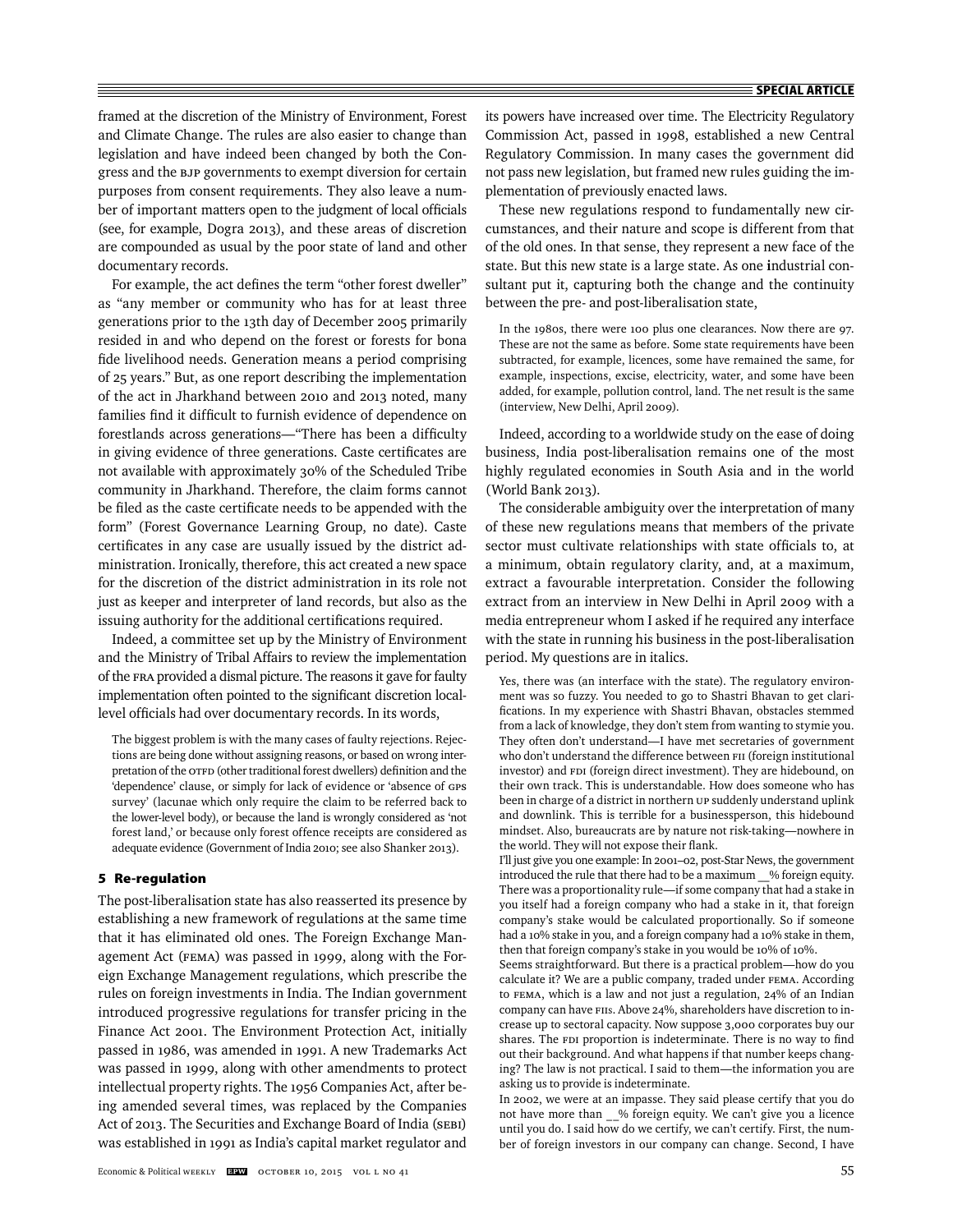no jurisdiction to ask about their background. They said, you tell all foreign investors to exit your company. I said I need jurisdiction to do that. You give me a letter and then I will do that.

So this was held up for years. They understood our problem, said it was a genuine case, but could not find a solution to it. Finally, the rule came through in 2009. Until then, they did not deny us a licence, but we got licences conditional under ad hoc polices—they just decided that they would not trace ownership of companies that had less than 10% of shares.

*But did this way of doing it not leave you vulnerable?* 

Yes, secretaries are vulnerable to reversal. But it became an issue for everybody. Ultimately you need a minister to resolve it. The bureaucrat can write his note. But for law you need a minister. We had to go to a minister.

*Did it matter, which minister, which government?*

No, we went to all, any government, does not matter. But overall this is not deliberate. It is a matter of being ill equipped. Regulators are exbureaucrats who do not understand the market.

Were networks you had built with state officials important?

Of course. See, even you have come through networks.

This interaction highlights some important differences, and an important overarching similarity, with the relationships between state and business in the pre-liberalisation period. One major difference is in the background of the entrepreneur this respondent, like many of his peers, was a first-generation entrepreneur rather than a descendant of a small number of established business families. A second difference was in the sector he represented—information and broadcasting was a monopoly of the state before liberalisation. A third difference is that the interaction was based on mutual respect—he interacted with the state as a client rather than a suppliant, and the officials he spoke with acted as facilitators rather than as judge and jury. In addition to respect, there was sometimes even diffidence on the part of state officials towards the new technologies and the global economy embodied in the person of the entrepreneur.

The stark contrast in these terms of interaction from the preliberalisation period is driven home by Gurcharan Das's description in his memoirs of a meeting between him and a joint secretary for which he was summoned to Delhi at short notice. When he arrived, he was kept waiting for hours, given an audience for a few minutes, lectured on the dishonesty of businessmen, and summarily dismissed, all without a decision on the file which had brought him to Delhi in the first place (2002: 205–06). Despite changes, the similarity is that the new entrepreneur, like the old one, needs to cultivate a relationship with the state in order to thrive.

# **6 Consequences for Democracy**

The literature on India and in democratic theory suggests that there is a close link between patronage and a commitment to procedural democracy. Bardhan (1984) argued that business in India had a stake in democracy because it had a stake in state patronage. Industrial capitalists, along with bureaucrats and rich farmers, Bardhan wrote, lived off the patronage of the state. While each class would have preferred to capture the state for itself, it favoured the democratic system as a secondbest alternative in a socially heterogeneous environment. The characterisation of the relevant social categories purely on the basis of class is hard to defend in a country in which politics is

more frequently organised on the basis of ethnicity or a combination of ethnicity and class (Chandra 2004; Shah 2008), and in which class-based mobilisations have been systematically disadvantaged (Varshney 1998; Chandra 2005). But the broad point—that the stake business has in procedural democracy in India may be at least in part related to its stake in preserving access to patronage in a heterogeneous political environment—is an important one worth returning to here. It reinforces an argument made in comparative democratic theory that democracy is most likely to survive when all significant social groups have a vested interest in it (Przeworski 1991).

The consequences of the reinvention of a patronage-based relationship between business and the state, then, may, in part, be a deepening of the stake of business in procedural democracy. Every available indicator suggests that business in post-liberalisation India has such a stake. Survey data tells us that India's "highest" economic class, in which business is presumably included, prefers democracy to other forms of government (State of Democracy in South Asia 2008: Tables 1.1. 1.10).3 Individual entrepreneurs frequently make statements in support of democracy. Sunil Mittal's comment (2006) is typical-"It (economic reform in India) will take longer than what one would take in China, for example, where one decision is taken and that is implemented for the entire country. But I guess that's the cost of democracy and we'd rather have a slightly lower level of growth but carry on being in the democratic state that we have today."

The stake in procedural democracy is evident not only in what business says but in what it does. Members of the business sector have become more active participants in democratic practice than before—they fight elections, claim ministerial portfolios, and have become vocal participants in discussions not only about the direction of India's economy, but also about the direction of its politics. The presence of businesspersons in Parliament has increased significantly. Until the 1970s, about 10% of Parliament was composed of "businessmen," (Kochanek 1974: 226). By 2014, this had gone up to 20% (PRS India 2014). Significantly, despite a shift in patterns of party representation in Parliament, with the victory of the BJP and the rout of the Congress, this was only slightly smaller than the 24% of 2009 MPs who reported their profession as "business" (128 out of 543) (National Social Watch 2011: 17). This number is likely to be an underestimate, since many MPs with business interests do not list business as their primary occupation, and since the lines between politics and business have increasingly become blurred, with MPs and members of legislative assemblies (MLAs) with a predominantly political background acquiring business interests. Finally, several businessmen have held ministerial portfolios, or positions of cabinet rank, both in the current and previous national governments.

The argument that a continued dependence on patronage is responsible for the continued state of business in procedural democracy does not imply that business in India is driven exclusively by interests than by ideals. But where there is also an idealistic commitment to procedural democracy, the fact that it converges with a vested interest may make it more enduring.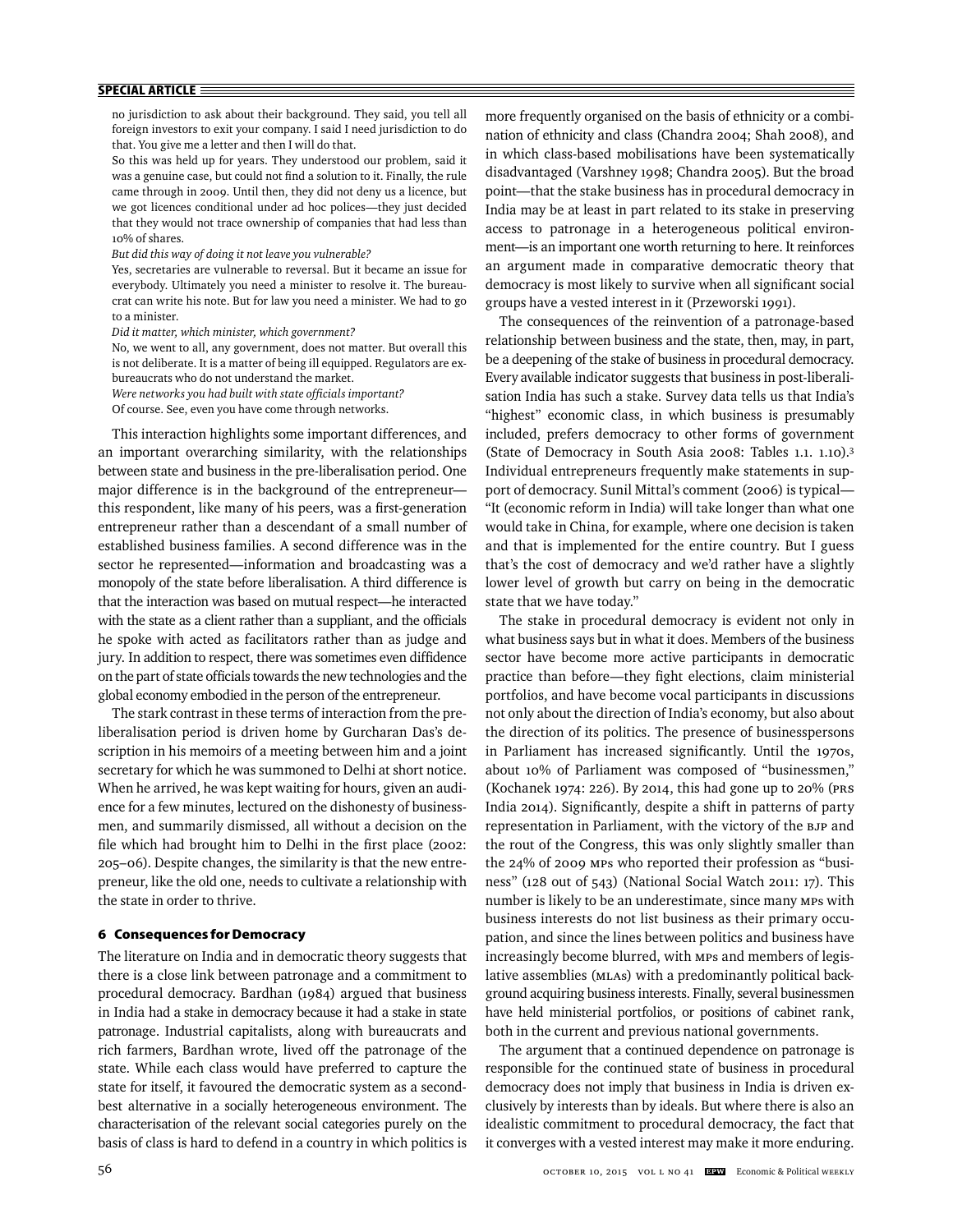This also does not imply that the attitude of the business class in India's democracy is a significant explanation for the stability of procedural democracy. I want to here suggest that a continued stake in patronage gives business in India a stake also in procedural democracy, while remaining agnostic on the contribution of this stake to the overall stability of procedural democracy, the causes of which are in all likelihood overdetermined.

Indeed, the increasing pluralism of the state may well buttress this stake. Had the composition of the state remained the same while that of the private sector changed, many "new" entrepreneurs may have been locked out by pre-existing patronage networks. But the diffusion of power in an increasingly plural state has opened new doors for an also increasingly plural private sector. Now, an entrepreneur has several channels to the state—he or she can approach the state at different levels and approach multiple parties in multiple states (as the Tatas did for the Nano factory, for example), and, given the changing social background of state officials, find multiple points of contact in the bureaucracy and among ministers. As one entrepreneur put it, "There are enough options in a democratic framework" (interview, New Delhi, April 2009).

Some authors have suggested that the balancing act that Bardhan described in pre-liberalisation India has been replaced now by the clear dominance of industrial capital (Gupta and Sivaramakrishnan 2011: 5). If business no longer depends on a balancing act with other groups, then it should not need to invest in procedural democracy as a referee. I think that, while it is

clear that business has become ideologically dominant, especially in the influence it has in the definition of "development," it is too early to declare political dominance—we simply do not have enough empirical work yet to identify the relative political strength of the new social groups that have become relevant in the new economy. But taking the claim that business is dominant at face value, we must address the implications of the changes in the size and composition of this business class. This class is now larger and more diverse than ever before, and as members of this business class increase and diversify, they need not just a system that balances their interests against other social groups, but also the interests of some business groups against others. Procedural democracy may well continue to serve that purpose.

While this continued dependence of a reconstituted private sector on patronage relations with a reconstituted state can reinforce an investment in procedural democracy, it may at the same time subvert the substantive aspects of democracy. One obvious subversion is the corruption and crony capitalism that has accompanied liberalisation in India. But corruption is not the only effect of the relocation of state patronage. Business and the state are also often drawn together by shared, albeit top–down, ideologies of development and modernisation. The ascendance of these paternalistic ideologies, by justifying a model of economic transformation that does not treat rural citizens as partners in the largest rural democracy in the world, may ultimately be a deeper challenge to a substantive notion of democracy than corruption.

#### **NOTES**

- 1 I address the reinvention of patronage-based relationships with other categories of citizens in other work not included here.
- One could also describe the post-1991 expansion of the private sector in India by using other indicators—its contribution to overall gross domestic product (GDP), for example, or its share of capital, or its share of employment. All these indicators record an increase in the post-1991 period, although its magnitude, rate, and sectoral composition differ. I use the number of companies as the primary indicator because I am interested in business as a social group, and the number of companies registered by nongovernmental entities is a simple measure of the size of that group.
- 3 The survey figures are for India's "highest" economic class. The definition of this class category is not provided in published reports on this survey. This statement, therefore, is based on the assumption that the "highest class" category intersects or coincides with the business class. The majority of all Indian citizens prefer democracy to other types of government, according to these data. But members of the highest and upper classes are stronger than average supporters of democracy, according to multiple indicators.

#### **REFERENCES**

- Allen, Franklin, Rajesh Chakrabarti and Sankar De (2007): "India's Financial System," Wharton School, Indian School of Business, Hyderabad, University of Pennsylvania, 7 October, http:// ssrn.com/abstract=1261244
- Anand, Utkarsh (2014): "All Coal Block Licenses Since 93 Illegal: Supreme Court," *Indian Express*,

25 August, http://indianexpress.com/article/ india/india-others/supreme-court-declares-allocation-of-218-coal-blocks-as-illegal/99/

- Bardhan, Pranab (1984): *The Political Economy of Development in India*, Oxford and New York: Basil Blackwell.
- Brass, Paul (2011): *Charan Singh: An Indian Political Life*, London: Sage Publications.
- Brass, R, Paul (1984): "National Power and Local Politics in India: A Twenty Year Perspective," *Modern Asian Studies*, Vol 18, No 1.
- Brown, J David, John S Earle and Scott Gehlbach (2009): "Helping Hand or Grabbing Hand? State Bureaucracy and Privatization Effectiveness," *American Political Science Review*, Vol 103, No 2, May.
- Chakravorty, Sanjoy (2013): *The Price of Land: Acquisition, Confl ict, Consequence*, New Delhi: Oxford University Press.
- Chandra, Kanchan (2004): *Why Ethnic Parties Succeed*, New York: Cambridge University Press. — (2005): "Ethnic Parties and Democratic Stability,"
- *Perspectives on Politics*, Vol 3 (2), pp 235–52.
- Chatterjee, Partha (2008): "Democracy and Economic Transformation in India," *Economic & Political Weekly*, 19 April.
- Chhibber, Pradeep (2001): *Democracy Without Associations*, Ann Arbor: University of Michigan Press.
- Correspondent (2011): "Projects and Forests: Flawed Clearances and Complicit Foresters," *Economic & Political Weekly*, Vol 46, No 41, pp 15–17.
- Dahl, R A (1971): *Polyarchy: Participation and Opposition*, New Haven: Yale University Press.
- Damodaran, Harish (2008): *India's New Capitalists: Caste, Business and Industry in a Modern Nation*, Ranikhet: Permanent Black.
- Das, Gurcharan (2002): *India Unbound: From Independence to the Global Information Age*, New Delhi: Penguin.
- Dogra, Chander Suta (2013): "Diversion of Himachal Forest Land: Activists, Tribals See Red," *Hindu*, 2 April, http://www.thehindu.com/todays-paper/ tp-national/diversion-of-himachal-forest-land -activists-tribals-see-red/article4571664.ece
- *Economic Times* (2014): "Government Plans Industrial Corridors Smart Cities to Boost Manufacturing," 24 December, http://articles.economictimes.indiatimes.com/2014-12-30 news/57528666\_1\_delhi-mumbai-industrial-

corridor-smart-cities-dmic

- Evans, Peter (1995): *Embedded Autonomy*, NJ: Princeton University Press.
- Fernandes, Walter (2008): "Sixty Years of Development-induced Displacement in India: Scale, Impacts and the Search for Alternatives," in Council for Social Development, *Social Development Report 2008*, New Delhi: Oxford University Press, pp 89–102**.**
- Forest Governance Learning Group (no date): "FRA Implementation in Chhattisgarh, Jharkhand and Madhya Pradesh: Key Issues and Potential Steps for Redressal," fglgindia.org/annexure/ annex3.pdf
- Frye, Timothy (2010): *Building States and Markets after Communism: The Perils of Polarised Democracy*, New York: Cambridge University Press.
- Gerschenkron, Alexander (1962): *Economic Backwardness in Historical Perspective*, Cambridge MA: Harvard University Press.
- Gupta, Akhil and Kavita Sivaramakrishnan eds (2011): *The State in India After Liberalization: Interdisciplinary Perspectives*, New York: Routledge.